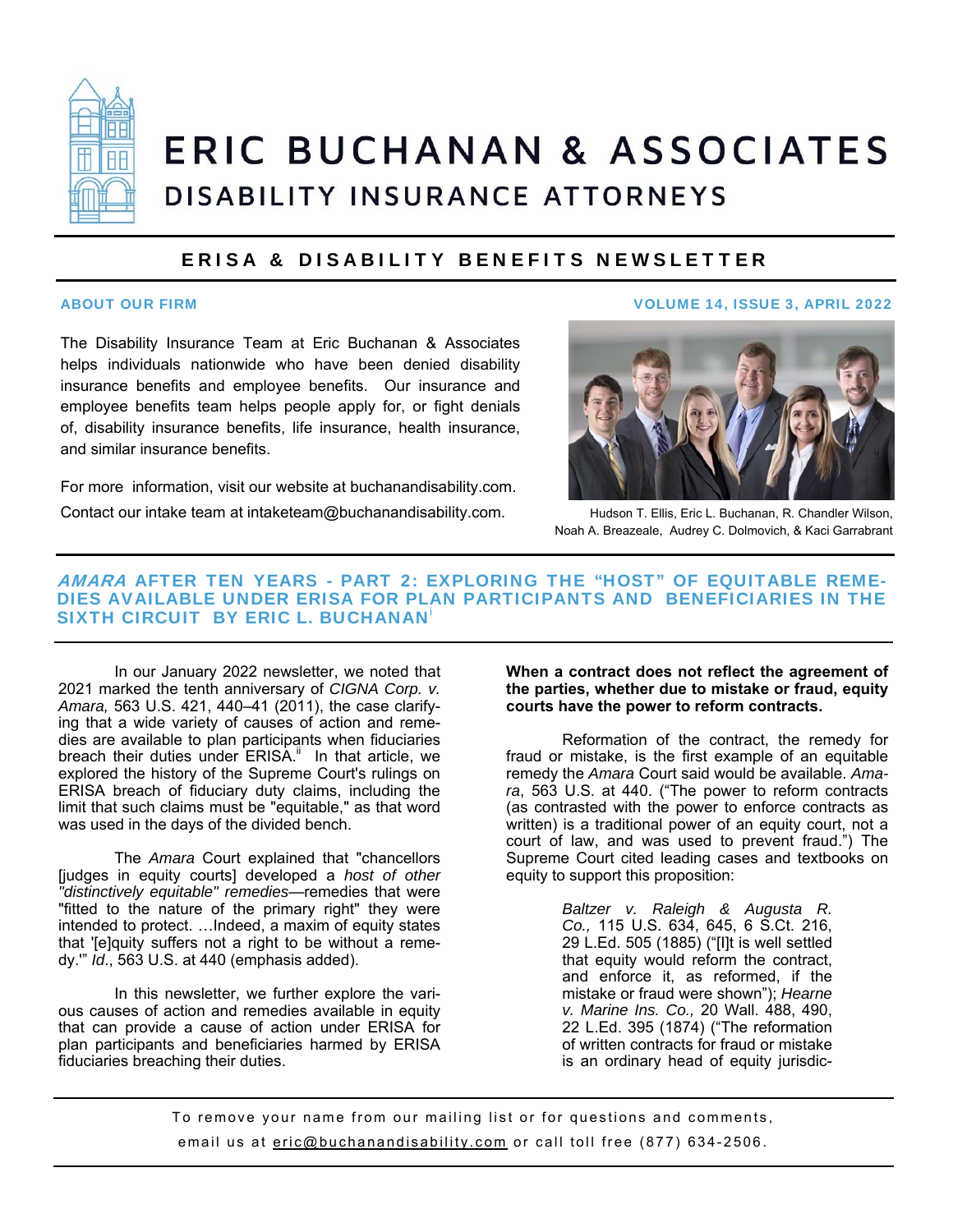#### ERISA & DISABILITY BENEFITS NEWSLETTER

tion"); *Bradford v. Union Bank of Tenn.,* 13 How. 57, 66, 14 L.Ed. 49 (1852); J. Eaton, Handbook of Equity Jurisprudence § 306, p. 618 (1901) (hereinafter Eaton) (courts of common law could only void or enforce, but not reform, a contract); 4 Pomeroy § 1375, at 1000 (reformation "chiefly occasioned by fraud or mistake," which were themselves concerns of equity courts); 1 Story §§ 152–154; see also 4 Pomeroy § 1375, at 999 (equity often considered reformation a "preparatory step" that "establishes the real contract").

*Amara*, 563 U.S. at 440–41.

#### **Estoppel is a "traditional equitable remedy" to provide the benefits promised.**

The *Amara* Court next explained that the remedy of providing the plaintiffs the benefits promised could have also been found under estoppel. Amara, 563 U.S. at 441. The remedy was available to hold Cigna "to what it had promised, namely, that the new plan would not take from its employees benefits they had already accrued." Id. This principle of equitable estoppel, "operates to place the person entitled to its benefit in the same position he would have been in had the representations been true." Id. The Court further explained, "as Justice Story long ago pointed out, equitable estoppel 'forms a very essential element in ... fair dealing, and rebuke of all fraudulent misrepresentation, which it is the boast of courts of equity constantly to promote.' *Id*, citing 2 Story § 1533, at 776.

#### **An injunction to order a breaching trustee to pay money owed, (sometimes called a surcharge), under a reformed plan is a permitted remedy in equity**.

 The third equitable remedy the *Amara* Court held could be used was an injunction to pay money owed; such a remedy against a breaching trustee was sometimes called a "surcharge" and was "exclusively equitable." *Amara*, 563 U.S. at 441-442. Some prior cases dealing with claims by fiduciaries against beneficiaries, like *Great-West Life & Annuity Ins. Co. v. Knudson,* 534 U.S. 204 (2002), had limited the remedy a fiduciary could obtain in equity only to specifically identifiable funds; however, in *Amara*, a monetary payment is available where a beneficiary has a claim against a breaching trustee. *Id.*

The surcharge remedy extended to a breach of trust committed by a fiduciary encompassing any violation of a duty imposed upon that fiduciary. Thus, insofar as an award of makewhole relief is concerned, the fact that the defendant in this case, unlike the defendant in *Mertens,* is analogous to a trustee makes a critical difference.

*Id.,* 563 U.S. at 442, citing Second Restatement § 201; Adams 59; 4 Pomeroy § 1079; 2 Story §§ 1261, 1268.

#### **The harm required in equity varies based on the claim and remedy; detrimental reliance is not required unless a particular equitable remedy requires it.**

 The Supreme Court rejected the argument that detrimental reliance is required in every claim in equity; "there is no general principle that 'detrimental reliance' must be proved before a remedy is decreed. To the extent any such requirement arises, it is because the specific remedy being contemplated imposes such a requirement. *Amara*, 563 U.S. at 443.

#### **Detrimental reliance is required for estoppel.**

 The Court agreed that for the equitable remedy of estoppel to apply, a plaintiff must make "a showing akin to detrimental reliance, *i.e.,* that the defendant's statement "in truth, influenced the conduct of" the plaintiff, causing "prejudic[e]." *Id.*, citing Eaton § 61, at 175; see 3 Pomeroy § 805. Thus, the Court explained, when considering whether a particular set of facts gives rise to a valid claim under ERISA § 502(a)(3), "to impose a remedy equivalent to estoppel, a showing of detrimental reliance must be made." *Id.*

#### **Detrimental reliance is not required for other equitable remedies, like reformation or surcharge.**

 Detrimental reliance is not always required for other equitable remedies. Equity courts could, for example, reform contracts to reflect the mutual understanding of the parties where a fraudulent suppression, omission, or insertion materially affected the contract. *Id.*, citing 1 Story § 154, at 149. Even if the complaining party was negligent in not realizing the mistake, as long as the negligence did not fall below reasonable prudence, the remedy of reformation was available. *Id.*, citing 3 Pomeroy §§ 856, 856b, at 334, 340–341. See *Baltzer,* 115 U.S., at 645, 6 S.Ct. 216; Eaton § 307 (b). Thus, the test of whether the equity court could reform the contract was not whether the plaintiff had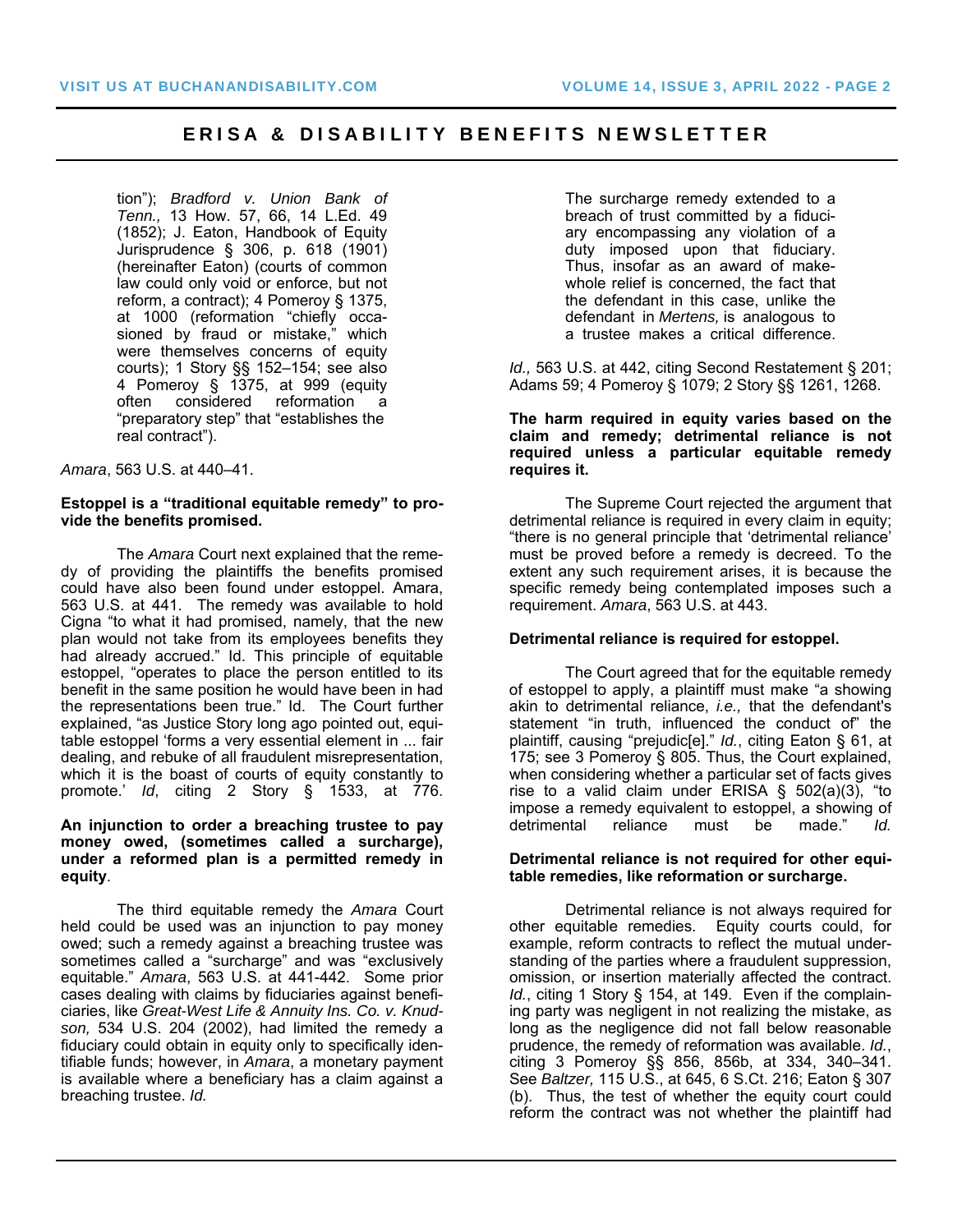#### ERISA & DISABILITY BENEFITS NEWSLETTER

detrimentally relied on a misrepresentation, but whether the plaintiff was not so negligent in not catching the misrepresentation as to "fall below reasonable prudence."

**Detrimental reliance is also not required for the remedy of surcharge; rather, a trustee who breaches a trustee's fiduciary obligations is required to make the trust or beneficiary whole.** 

The Court in *Amara* further explained that equity courts did not require "a showing of detrimental reliance in cases where they ordered 'surcharge.'" *Amara*, 563 U.S. at 444. "Rather, they simply ordered a trust or beneficiary made whole following a trustee's breach of trust." The Supreme Court explained, that equity courts would "mold the relief to protect the rights of the beneficiary according to the situation involved." *Id.*, citing Bogert § 861, at 4. The Court concluded, "This flexible approach belies a strict requirement of 'detrimental reliance.'" *Id.*

#### **Harm is still required, but it can be measured by the loss of an ERISA right or a right in equity, and is not limited to detrimental reliance."**

Harm is an element of equitable remedies, but "detrimental reliance" is not the only form of harm. *Id.* The *Amara* Court explained that harm "might also come from the loss of a right protected by ERISA or its trust-law antecedents." *Amara*, 563 U.S. at 444. As an

example, the Court explained that the Cigna fiduciary's "failure to provide proper summary information, in violation of the statute, injured employees *even if they did not themselves act in reliance* on summary documents." *Id* (emphasis added). Harm under the facts in *Amara* could come from the fact the documents did not provide information required from ERISA, even if the plaintiffs each did not even see the documents, because the lack of information may have hampered workplace discussions. *Id.* Yes, some harm is required, like a violation of ERISA's notice requirements, but "it is not always necessary to meet the more rigorous standard implicit in the words "detrimental reliance." *Id.*

#### **Conclusion:**

In equity, the remedies available to a fiduciary are somewhat limited; the remedies available to a beneficiary against a fiduciary are more numerous. When an ERISA fiduciary breaches its duties, courts can look to any of the wide range, or "host," of remedies that were available in equity courts to provide relief for beneficiaries who were the victims of such breaches.

In part 3 on this topic, we will explore how the Court of Appeals for the Sixth Circuit has addressed the remedies available for breaches of fiduciary duties under ERISA.

#### **End Notes:**

Eric Buchanan and his firm represent disabled people and other policyholders across the United States in both ERISA and non-ERISA disputes, focusing primarily in the areas of disability, life, and health insurance. Eric served as President of the Tennessee Trial Lawyers Association (TTLA, also known as the Tennessee Association for Justice, or TAJ) from 2015 to 2016 and is a lifetime member of that organization.

Eric Buchanan regularly chairs conferences and speaks to both national and local audiences on disability insurance, ERISA, insurance law, and social security disability. Eric has represented hundreds of people in social security and ERISA disputes in federal court. Eric is the past-chair (2007-2008) of the AAJ Social Security Disability Section, past chair (2006-2007) of the AAJ ERISA Health Care Finance and Disability Litigation Group, past President of the Chattanooga Trial Lawyers, and past-chair (2005-2006) of the Tennessee Bar Association Disability Law Section.

Eric graduated from the Washington and Lee University School of Law *magna cum laude* in the top 10% of his class. While in law school he was inducted into the Order of the Coif and the Omicron Delta Kappa honorary leadership fraternity. Eric is a graduate of the Virginia Military Institute and served as an officer in the U.S. Navy from 1989 to 1994, where he served as a naval aviator (pilot), plane commander, and mission commander of P-3C Orion aircraft.

<sup>ii</sup>ERISA is the "Employee Retirement Income Security Act of 1974, 29 U.S.C. § 1001 et.seq.